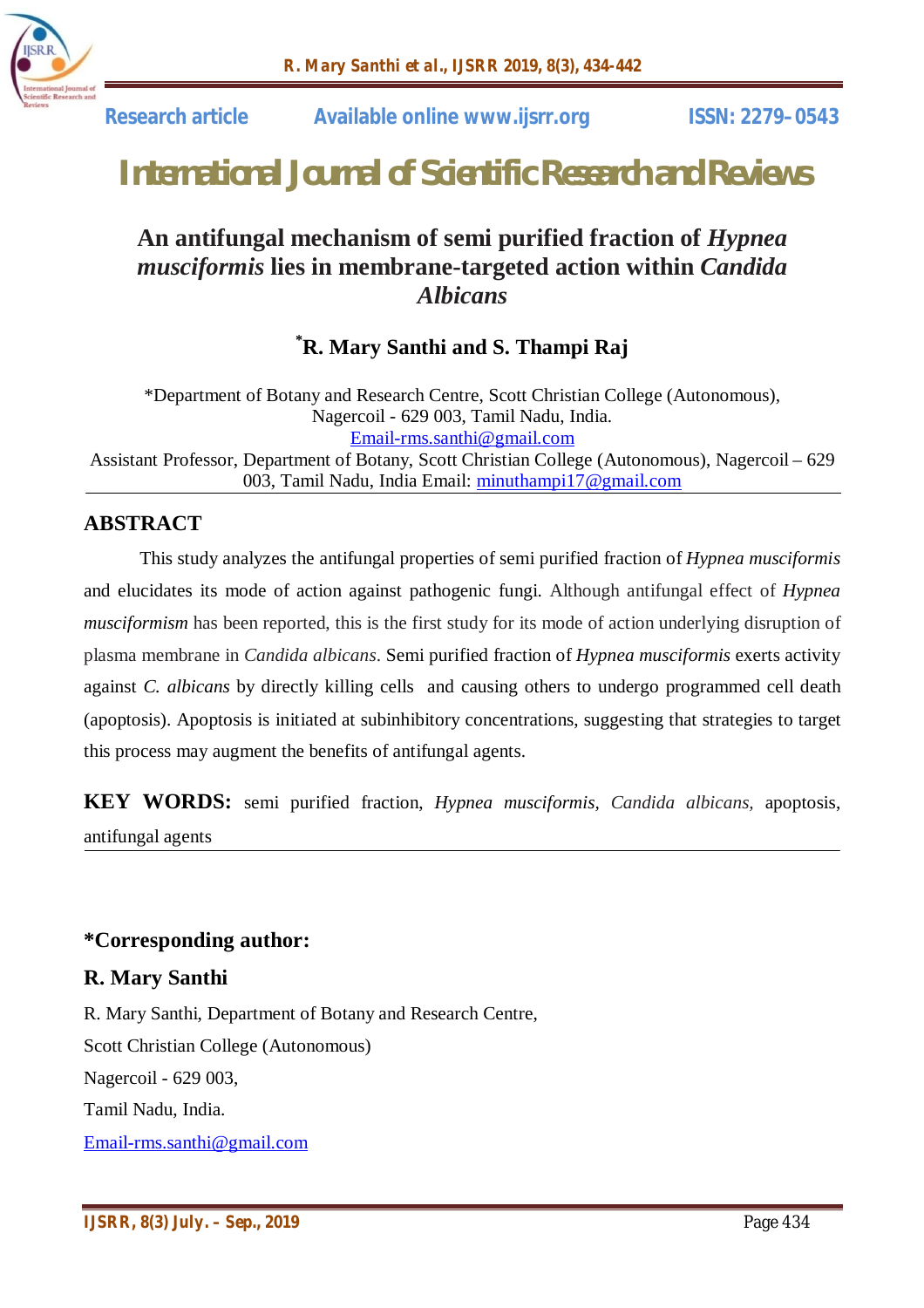# **INTRODUCTION**

*Candida albicans*, the most prevalent human fungal opportunistic pathogen, can cause systemic and mucosal infectious diseases (Berman, 2006). Through a breakdown of host defenses, the organism can cause diseases ranging from superficial skin or mucous membrane infections like thrush and vaginal candidiasis, to the systemic involvement of multiple organs, primarily in patients with compromised immunity (Bergsson *et al.*, 2001). A noteworthy feature of the biology of *C*. *albicans* is its ability to grow as yeast, pseudohyphal and hyphal forms depending on the conditions (Wightman *et al.,* 2004). The hyphal form plays an important role in the cause of disease by invading epithelial cells and causing tissue damage and the pseudohyphae help *C. albicans* invade deeper tissues after it colonizes the epithelium (Pawaiya *et al.,* 2011).

Infections have become the leading cause of death worldwide which has led to an increase in antibacterial resistance, making it a global growing problem. Thus, there is an urgent need to discover new antimicrobial compounds from plants with diverse chemical structures and novel mechanisms of action for new and reemerging infectious diseases. The new therapeutic agents should be effective and have a novel mode of action that renders them impervious to existing resistance mechanisms (Westh *et al.,* 2004). The revolutionized therapy of infectious diseases by the use of antimicrobial drugs has certain limitations due to changing patterns of resistance in pathogens and side effects they produced. These limitations demand for improved pharmacokinetic properties which necessitate the continued research of new antifungal compounds for the development of drugs.

# **MATERIALS AND METHODS**

#### *Cleaning, drying and extraction*

Samples of the selected seaweed were collected from coastal areas of Rameswaram. *Hypnea musciformis* was rinsed with fresh water to eliminate foreign materials such as sand and shells. The selected seaweed was air dried at room temperature  $27\pm2^{\circ}\text{C}$  below 30 $^{\circ}\text{C}$  to avoid decomposition of thermolabile compounds. The dried algal material was stored in sealed containers in dry and cool place. The aim of grinding is to improve the efficiency of extraction by increasing the surface area of algal material, facilitating the penetration of solvent into the cells. Soxhlet apparatus is used in bulk extraction of algal metabolites. Finally reduced to thick oily natural crude extract in a rotary evaporator (Buchi) at  $40^{\circ}$ C, collected in air tight plastic vials and stored in refrigerator for further studies.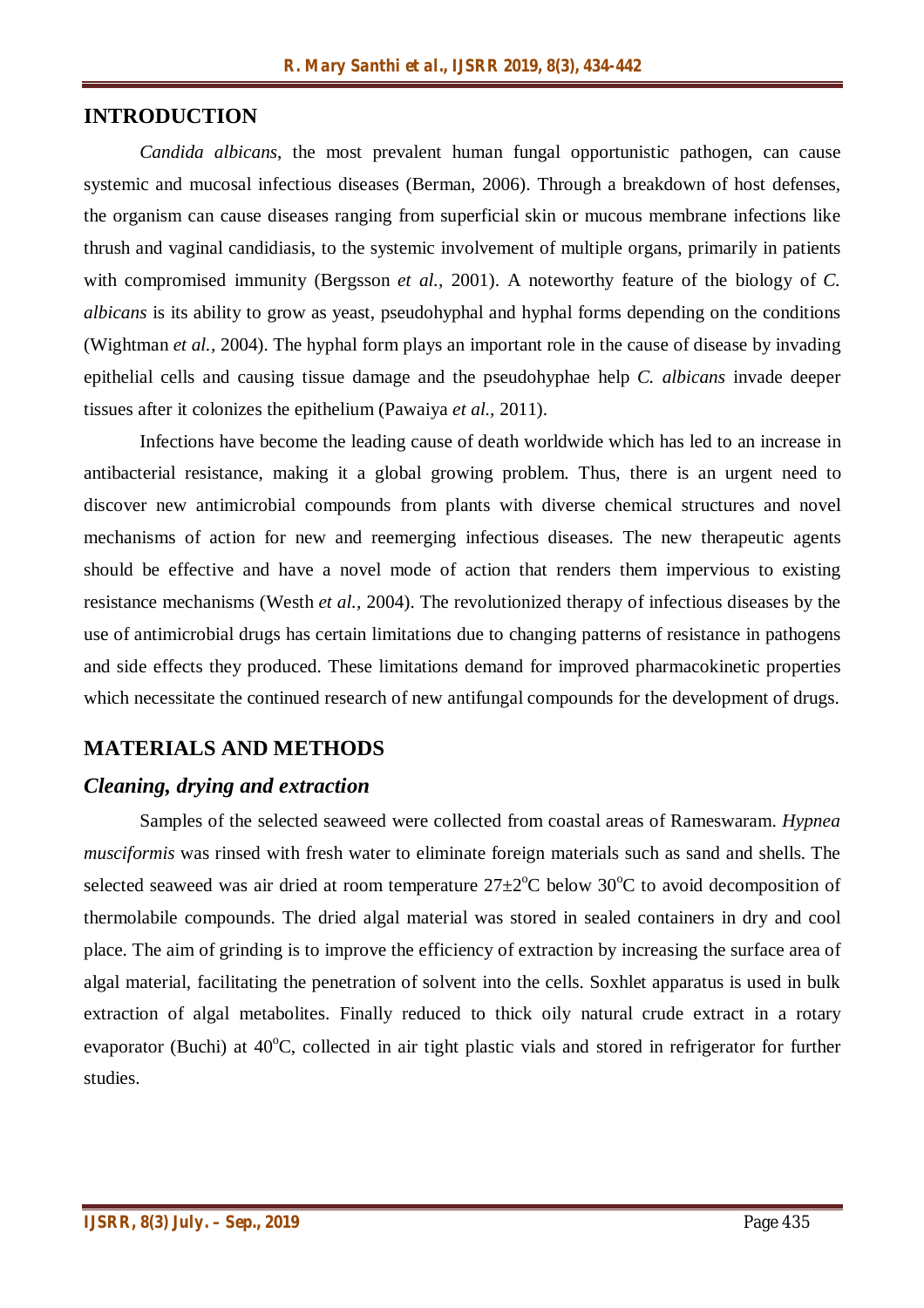#### *Purification of bioactive compound(s) using silica gel column chromatography*

The crude methanolic extract of *H. musciformis* (8 g) was subjected to bioassay guided silica gel column chromatography to separate the extract into its component fractions. The fractions (50 mL) were collected and subjected to TLC. The eluted fractions with distinct spots and same Rf value in TLC analysis were pooled for each solvent system and condensed using rotary evaporator (Buchi). A total of six fractions were obtained based on the TLC profile. In this assay the active fifth fraction was subjected to detailed studies.

#### *Test pathogen*

The test microbe used in the present study is medically important fungi: *Candida albicans*  MTCC 277. The test microorganism were purchased from Microbial Type Culture Collection Centre (MTCC), IMTECH, Chandigarh, India. The test fungi were maintained on Potato Dextrose Agar (PDA) slants.

#### *Time killing assay*

Killing kinetics of the semi purified fraction against *C. albicans* was determined by diluting the SPF with RPMI medium to a final concentration of 0.5 of MIC, 1x and 2x MIC. *C. albicans* suspension was adjusted to 0.5 McFarland turbidity standard with cell density of 1x  $10^6$  to 5x  $10^6$ cells/mL. Hundred  $\mu$ L of adjusted yeast suspension was exposed to 900  $\mu$ L of RPMI medium containing SPF, yielding a starting inoculum of approximately  $10^5$  cells/mL. The solutions were incubated at 37ºC with agitation. At the predetermined time interval of 0, 2, 4, 6, 12 and 24 h, 10 µL of the samples were removed, serially diluted with phosphate-buffered saline (PBS) plated on PDA plates, incubated for 24 h and the colony counts were determined after the incubation period. Controls for yeast growth and antifungal agents were also performed. The lower limit of accurate and reproducible quantitation was 100 CFU/mL. Results were obtained from three independent experiments (Lum *et al.,* 2015).

#### *Biofilm reduction assay*

Biofilms of *C. albicans* were formed on commercially available pre-sterilized, polystyrene, flat bottomed 96 well microtitre plates as described by Jin *et al.* (2004) with modification. Firstly, a standardized veast suspension  $(10^7$ cells/mL) of *C. albicans* was prepared by suspending colonies from 24 h old culture in RPMI 1640 medium and adjusted to an optical density of 0.38-0.39 at 520 nm. Hundred µL of yeast suspension was dispensed into each well of a microtitre plate using a multichannel pipette and the plates were incubated in a shaking incubator at 37ºC with 75 rpm for 90 min to allow adherence of yeast on the surface of each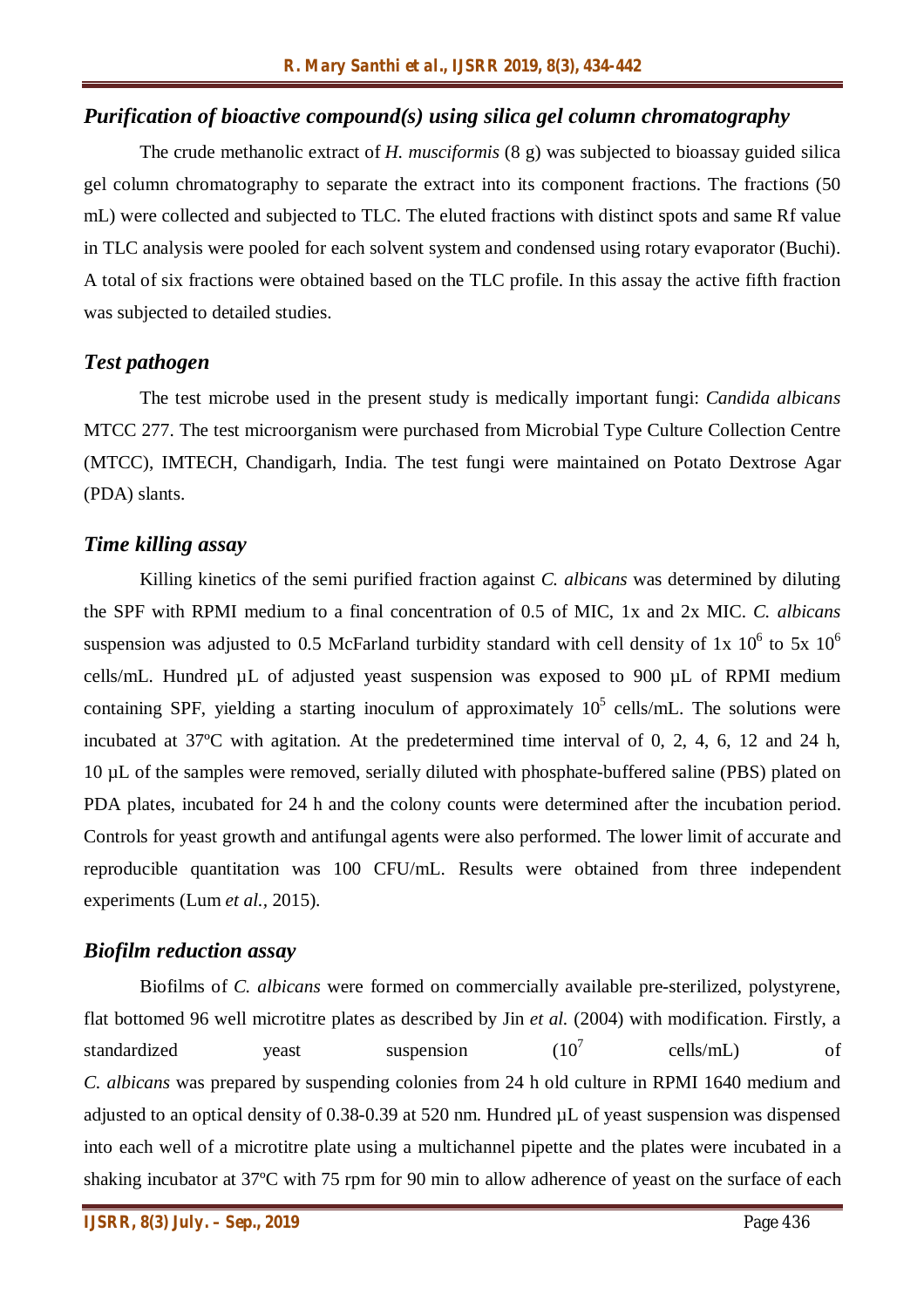well. After the adhesion phase, the non-adherent cells were removed and each well was washed twice with 150 µL PBS. Hundred µL of RPMI 1640 medium was transferred to each washed well and the plates were incubated at 37ºC in a shaking incubator at 75 rpm for 24 h to allow biofilm formation. Following biofilm phase, the medium was aspirated and each well was washed twice gently with 200 µL PBS to remove non-adherent cells. Residual PBS was removed by inverting the plates over an absorbent paper before addition of SPF. SPF (200 µL) with concentrations ranging from 0.5 of MIC, 1x and 2x times of the MIC determined previously was added to respective wells and the plates were incubated at  $37^{\circ}$ C in a shaking incubator at 75 rpm for 24 h. Antifungal agentfree wells and biofilm-free wells were included as positive and negative controls. After treatment with SPF, the medium was removed and each well was washed twice with 200 µL PBS. The biofilm formation was quantified by using XTT reduction assay as described below. Each experiment was repeated three times in duplicate.

XTT reduction assay was performed according to the method adapted from Jin *et al.* (2004). Briefly, XTT (Sigma) was dissolved to a concentration of 1 mg/mL using sterile PBS. XTT solution was then filter-sterilized using a  $0.22$  mm-pore-size filter and kept at  $-70^{\circ}$ C prior to use. Menadione solution (0.4 mM) was prepared by dissolving menadione (Sigma) with acetone. The menadione solution was filter-sterilized and kept at  $-70^{\circ}$ C before use. Prior to each assay, XTT solution was thawed and mixed with menadione solution at a volume ratio of 20:1. After washing, a total volume of 200 µL of XTT-menadione mixture (158 µL of PBS, 40 µL of XTT and 2 µL of menadione) was added to each prewashed biofilm and control wells. The plates were incubated in the dark for 2 hours at 37ºC. Hundred µL of the solution was transferred to new wells and the colorimetric change in the solution was measured using a microtiter plate reader at 490 nm. Antibiofilm activity of the SPF and conventional antifungals was expressed as the biofilm-eradicating concentration 2 (BEC-2), which is defined as the minimum concentration of the SPF resulting in 50 % reduction of the biofilm viability compared to the growth control.

#### *Annexin V and PI staining*

*C. albicans* cells exposed to SPF were washed in phosphate-buffered saline (PBS) and incubated at 30°C for 10 min in 0.02 mg/mL Zymolyase 20T in 0.1 M potassium phosphate buffer (PPB: 0.5 mL of 50 mM K<sub>2</sub>HPO<sub>4</sub>, 5 mM EDTA, 50 mM dithiothreitol [DTT], 50 mM KH<sub>2</sub>PO<sub>4</sub>, 40 mM 2-mercaptoethanol) with sorbitol at a final concentration of 2.4 M and at pH 7.2 (Phillips *et al.,* 2003; Rieger *et al.,* 2010). Thereafter, 100 µL of permeabilization solution (0.1 M sodium citrate [pH 6.0] with 0.1% Triton X-100) was added to the washed protoplasts, which were placed on ice for 2 min and washed again. Protoplasts were fixed with 70 % ethanol at 30°C for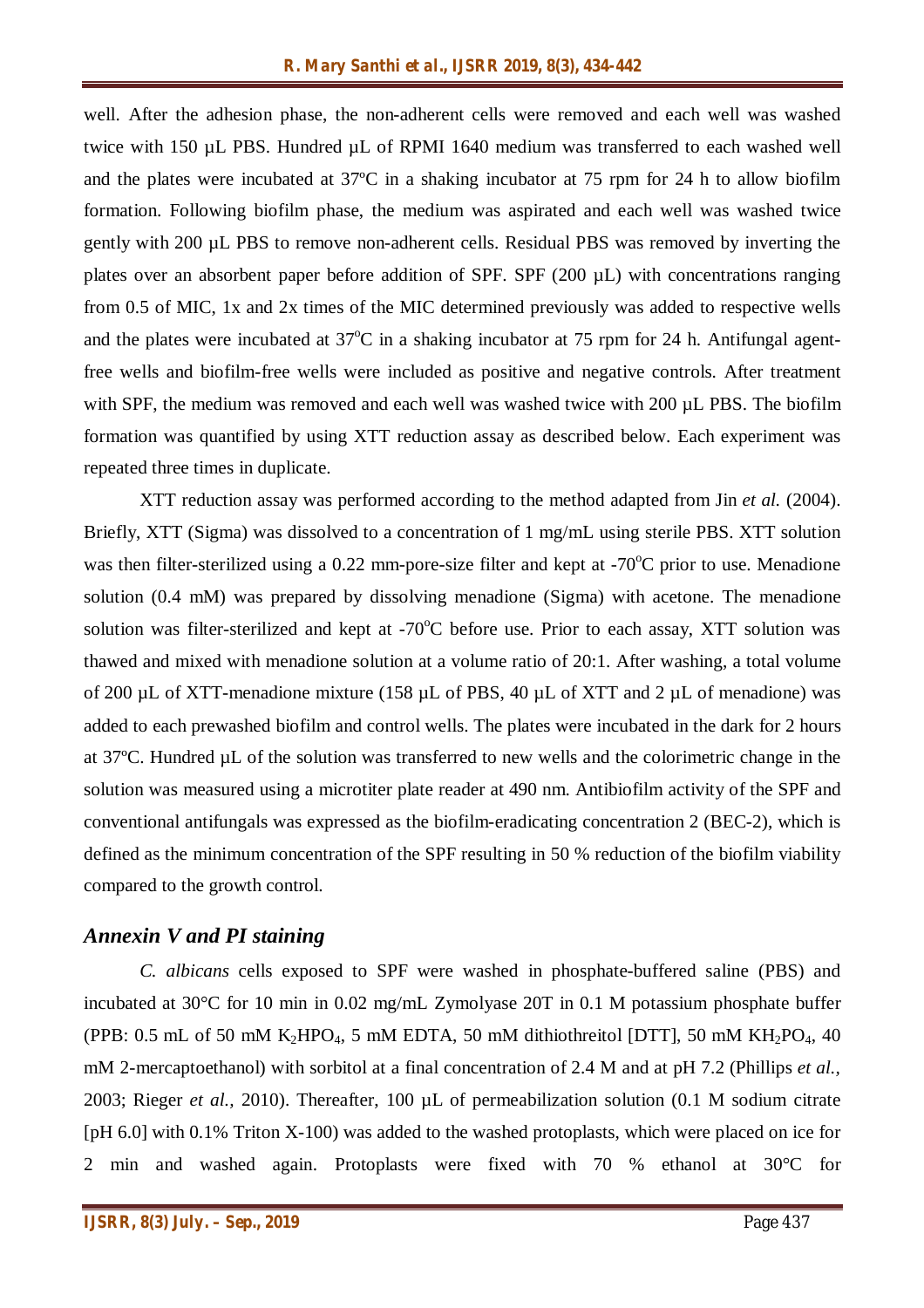20 min and subsequently washed with Annexin-V (Sigma-Aldrich) incubation buffer. Annexin V/propidium iodide (PI) binding assays were performed according to the staining kit protocol, using 10 % annexin reagent, 10 % PI reagent, and 1 mg/mL of RNase A at 37°C for 30 min. Cell analysis for these and other assays in the study was performed using a confocal scanning microscope. All assays were performed at least in triplicate and repeated at least three times.

#### **RESULTS**

#### *Killing assay of SPF*

Antifungal activity of the SPF of *H. musciformis* was further assessed by determining their killing kinetics on *C. albicans* strain at 0.5 of MIC,  $1 \times$  and  $2 \times$  MIC concentrations. The best killing kinetics, by eradicating the fungal cells rapidly within 4 to 6 h **(Figure 1)**. The results clearly indicated that the time kill assay was totally dependent on the concentration of SPF used for testing. From the results, it was clear that regrowth of *C. albicans* strain was noticed at 0.5 of MIC concentration (Figure 1). Whereas regrowth of *C. albicans* was not recorded in any other concentration.



**Figure 1 Time kill curve of SPF against** *C. albicans*  **strain**



**Figure 2 Biofilm viability after treatment with SPF at**  concentration ranging from  $0.5 \times$  to  $2 \times$  MIC **concentration against** *C. albicans* **strain. Each data point represents mean result 6 standard deviation (error bars) from two experiments in triplicates**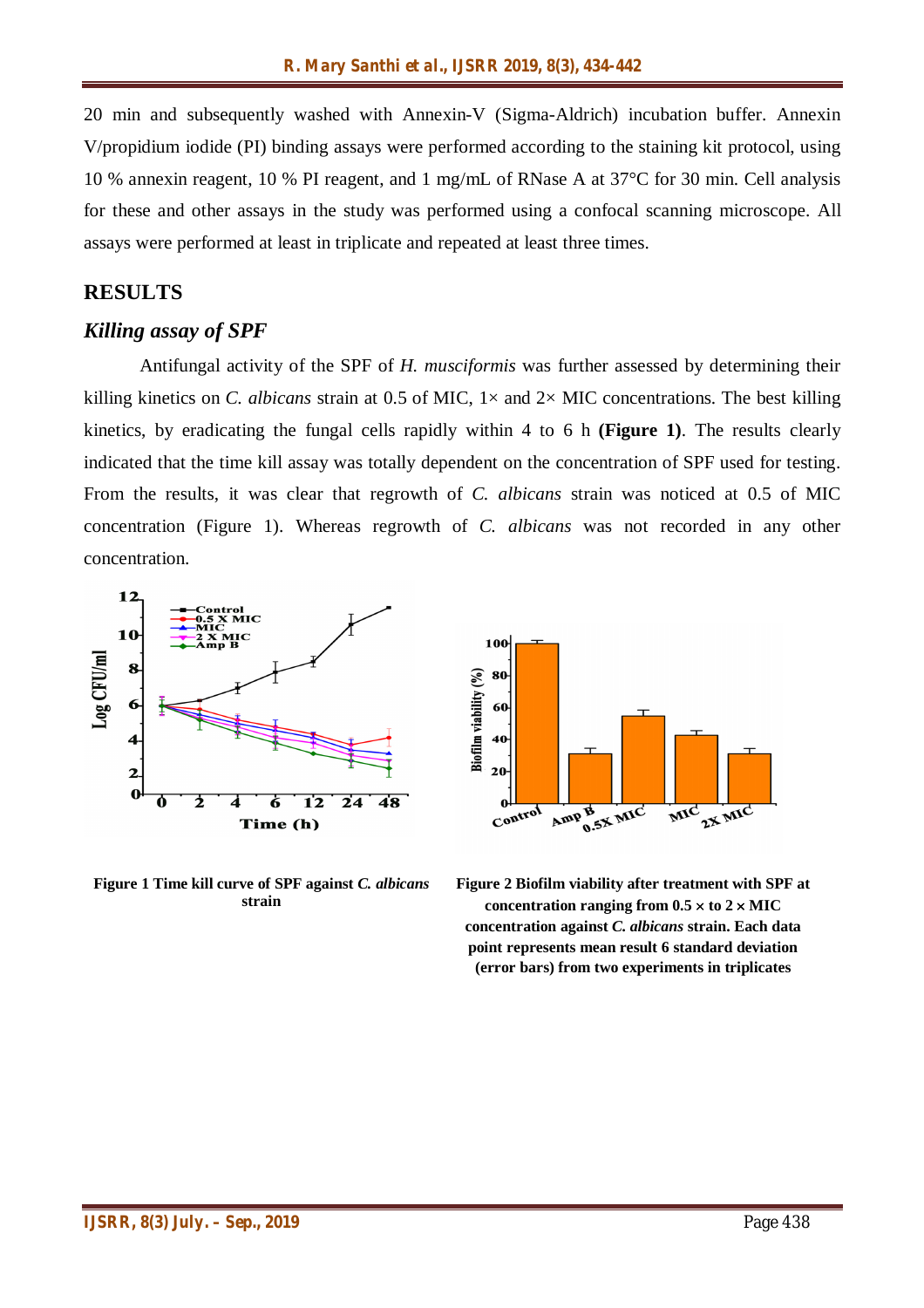

**Figure 3 Phosphatidylserine externalization showed by Annexin-V staining in SPF-treated**  *C. albicans.* **[A] Confocal image of** *C. albicans*  **[B] Percentage of phosphatidylserine externalization positive cells.**

# *Biofilm reduction assay of SPF*

Biofilm formation is often associated with antifungal resistance as compared to planktonic cells and requires drug concentrations of 30-2000 times the corresponding MIC values to reduce 50 % of the biofilms metabolic activity. The susceptibility of the fungal biofilms to the SPF was assessed by using XTT reduction assay, which enables quantitation of the number of living cells in 24 h old biofilms after treatment. Based on the results shown in Figure 2, the biofilm metabolic activity of *C. albicans* decreased as the concentration of SPF increased. From the results it was clear that SPF of *H. musciformis* exhibited good antibiofilm activity. In contrast, the conventional antifungal agent, amphotericin B displayed the most potent antibiofilm activity.

# *Phosphatidylserine externalization (induction of apoptosis) by SPF in C. albicans*

To differentiate between apoptotic and necrotic *Candida* cell death induced by SPF, Annexin V double staining assay using the FITC - Annexin V and PI was selected. As revealed in Figure 3[A] and [B] *C. albicans* exposed to SPF were considerably stained green fluorescence (positive FITC - Annexin V and negative PI) at the edge of the cell after digestion of the cell wall, representing a very clear externalization of phosphatidylserine. FITC - Annexin V stained *C. albicans* cells were not recorded in experiments conducted without SPF (control). The exposure of phosphatidylserine from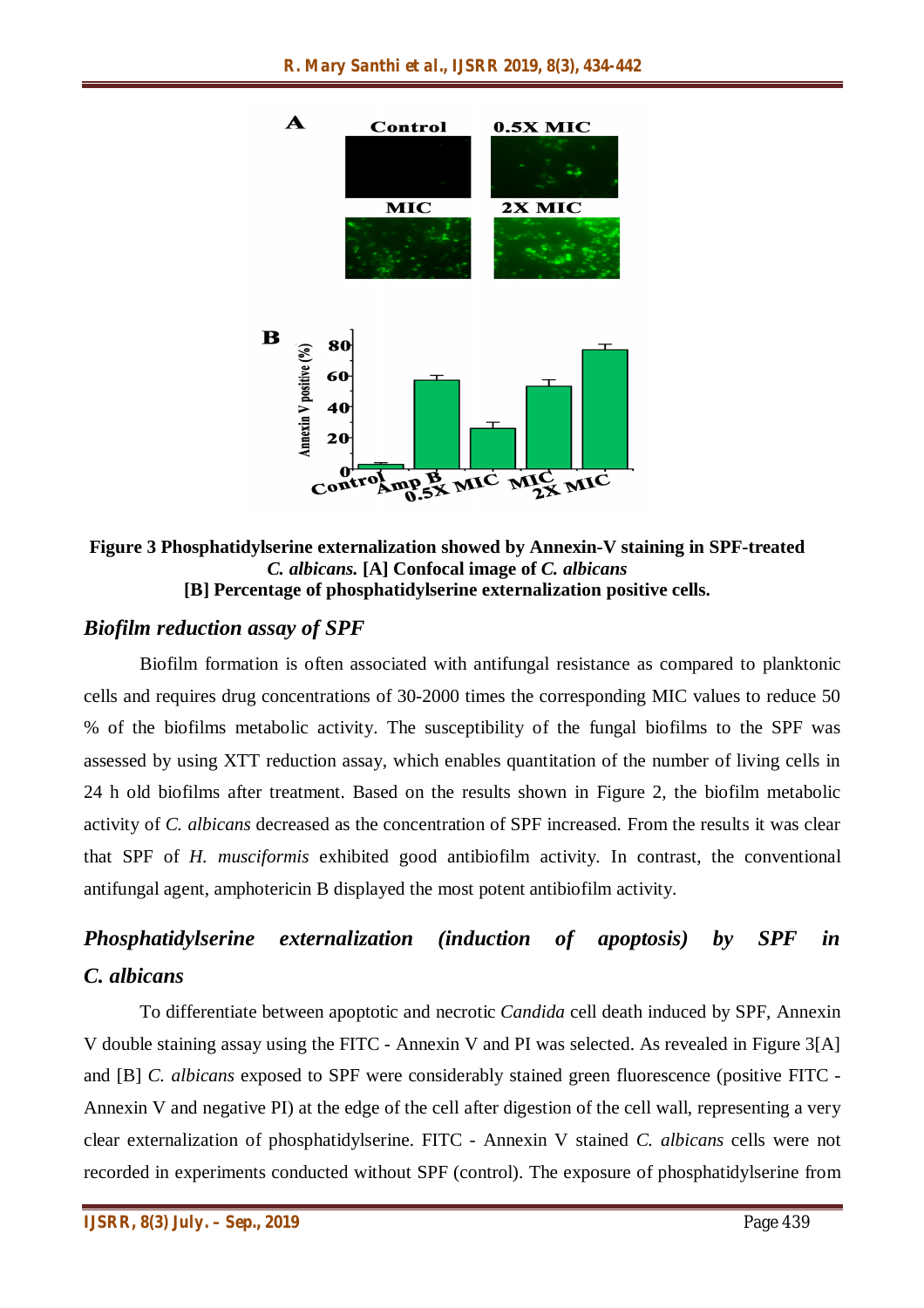the inner to the outer leaflet of plasma membrane in cells is an early morphological marker of apoptosis. Therefore, these results suggest that SPF of *H. musciformis* induced early apoptosis in *C. albicans*, as shown by a significant staining in Annexin V-positive apoptotic cells. From the results obtained it was established that SPF induces the production and accumulation of intracellular ROS and which finally induces apoptotic features in *C. albicans*.

## **DISCUSSION**

*C. albicans* readily forms biofilms, which are characterized by resistance to standard antifungal therapy and host immune responses (Ramage *et al.,* 2005), enabling the colonization of mucosal surfaces, with the potential for subsequent invasion and dissemination. *C. albicans* also forms biofilms on catheters and medical devices, which are difficult to eradicate unless the device is removed (Richards *et al.,* 1999; Mermel *et al.,* 2001; Ramage *et al.,* 2005; Miceli *et al.,* 2009; Silva *et al.,* 2010; Falagas *et al.,* 2010). A variety of antifungal agents have been evaluated for their *in vitro* activities against *C. albicans* biofilm, including supra therapeutic concentrations of antifungals used for systemic infections, such as echinocandins, polyenes and azoles, as well as a wide range of other agents (Miceli *et al.*, 2009; Ku *et al.,* 2010; Miceli *et al.,* 2012). However, resistance to azoles and echinocandins has been well documented in *Candida* species and amphotericin B is limited by substantial toxicity. These shortcomings have spurred an investigation for new antifungal agents (Wiederhold *et al.,* 2011; Pierce *et al.,* 2013). In this study the effect of SPF for its ability to inhibit the biofilm formation by *C. albicans* and found that the SPF of *H. musciformis* exhibited excellent antibiofilm formation property when treated *in vitro*.

Apoptosis is a highly regulated cellular suicide program crucial for development and homeostasis in metazoan organisms, resulting in the removal of unwanted, mutated, damaged or simply dispensable cells without occurring an inflammatory reaction (Rockenfeller and Madeo, 2008; Oh *et al.,* 2008). Apoptosis has been accepted as a process that is not exclusive to multicellular organisms, but rather is a universal mechanism of cell elimination operating according to a basic program, including in simpler and more ancient forms of single-celled eukaryotes. The full apoptotic program comprises two phases, one of which has necrotic features (Silva, 2010). Therefore, the effect of *H. musciformis* SPF on the activation of apoptosis by Annexin V staining was analyzed. From the results it was clear that the SPF exert significant enhancement in the activation of apoptosis as evidenced by Annexin V staining.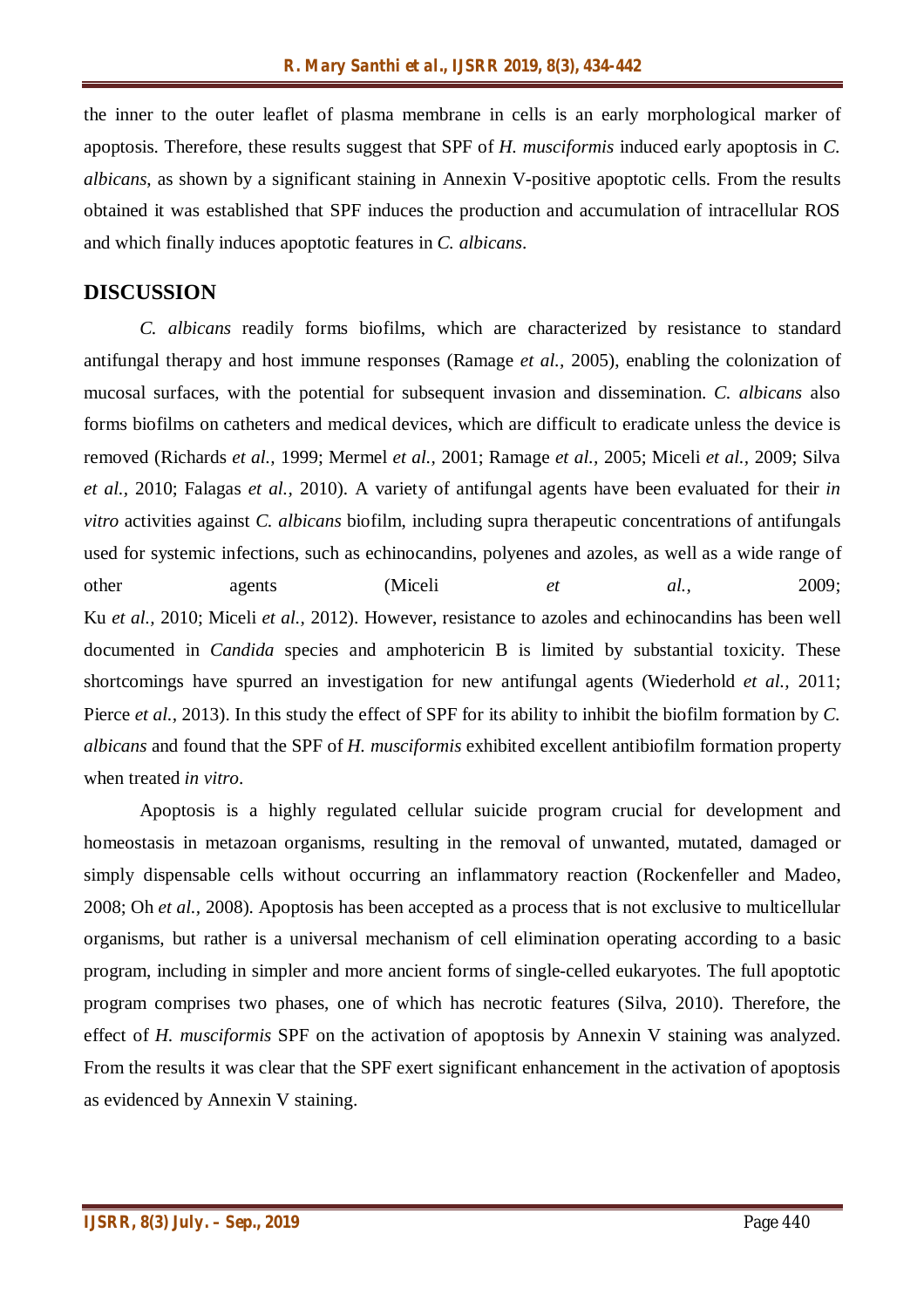## **CONCLUSION**

The present observations identify a beneficial role of SPF of *H. musciformis* induced apoptosis in *C. albicans* cells via the exposure of phosphatidylserine from the inner to the outer leaflet of plasma membrane in cells is an early morphological marker of apoptosis. In summary, the experimental evidence herein strongly supports that digestion of the cell wall, representing a very clear externalization of phosphatidylserine induced apoptosis pathway in *C. albicans*.

#### **REFERENCES**

- 1. Bergsson G, Arnfinnsson J, Steingrimsson, O and Thormar H. *In vitro* killing of *Candida albicans* by fatty acids and monoglycerides. Antimicrobial Agents Chemotherapy*.* 2001; 45: 3209-3212.
- 2. Berman J. Morphogenesis and cell cycle progression in *Candida albicans*. Current Opinion in Microbiology. 2006; 9: 595-601.
- 3. Falagas ME, Roussos N and Vardakas KZ. Relative frequency of *albicans* and the various non-*albicans Candida* spp. among candidemia isolates from inpatients in various parts of the world: a systematic review. International Journal of Infectious Diseases*.* 2010; 14: 954-966.
- 4. Jin Y, Samaranayake LP, Samaranayake Y and Yip HK. Biofilm formation of *Candida albicans* is variably affected by saliva and dietary sugars. Archives of Oral Biology. 2004; 49: 789-798.
- 5. Ku TS, Palanisamy SK and Lee SA. Susceptibility of *Candida albicans* biofilms to azithromycin, tigecycline and vancomycin and the interaction between tigecycline and antifungals. International Journal of Antimicrobial Agents*.* 2010; 36: 441*-*446.
- 6. Lum KY, Tay ST, Le CF, Lee VS, Sabri NH, Velayuthan RD, Hassan H and Sekaran SD. Activity of novel synthetic peptides against *Candida albicans*. Scientific Report. 2015; 5: 9657.
- 7. Mermel LA, Farr BM, Sherertz, Raad RJ, O'Grady N, Harris JS and Craven DE. Guidelines for the management of intravascular catheter-related infections. Clinical Infectious Diseases. 2001; 32: 1249-1272.
- 8. Miceli MH, Bernardo SM and Lee SA. *In vitro* analysis of the occurrence of a paradoxical effect with different echinocandins and *Candida albicans* biofilms. International Journal of Antimicrobial Agents. 2009; 34: 500-502.
- 9. Miceli MH, Bernardo SM, Ku TS, Walraven C and Lee SA. *In vitro* analyses of the effects of heparin and parabens on *Candida albicans* biofilms and planktonic cells. Antimicrobial Agents and Chemotherapy. 2012; 56: 148-153.